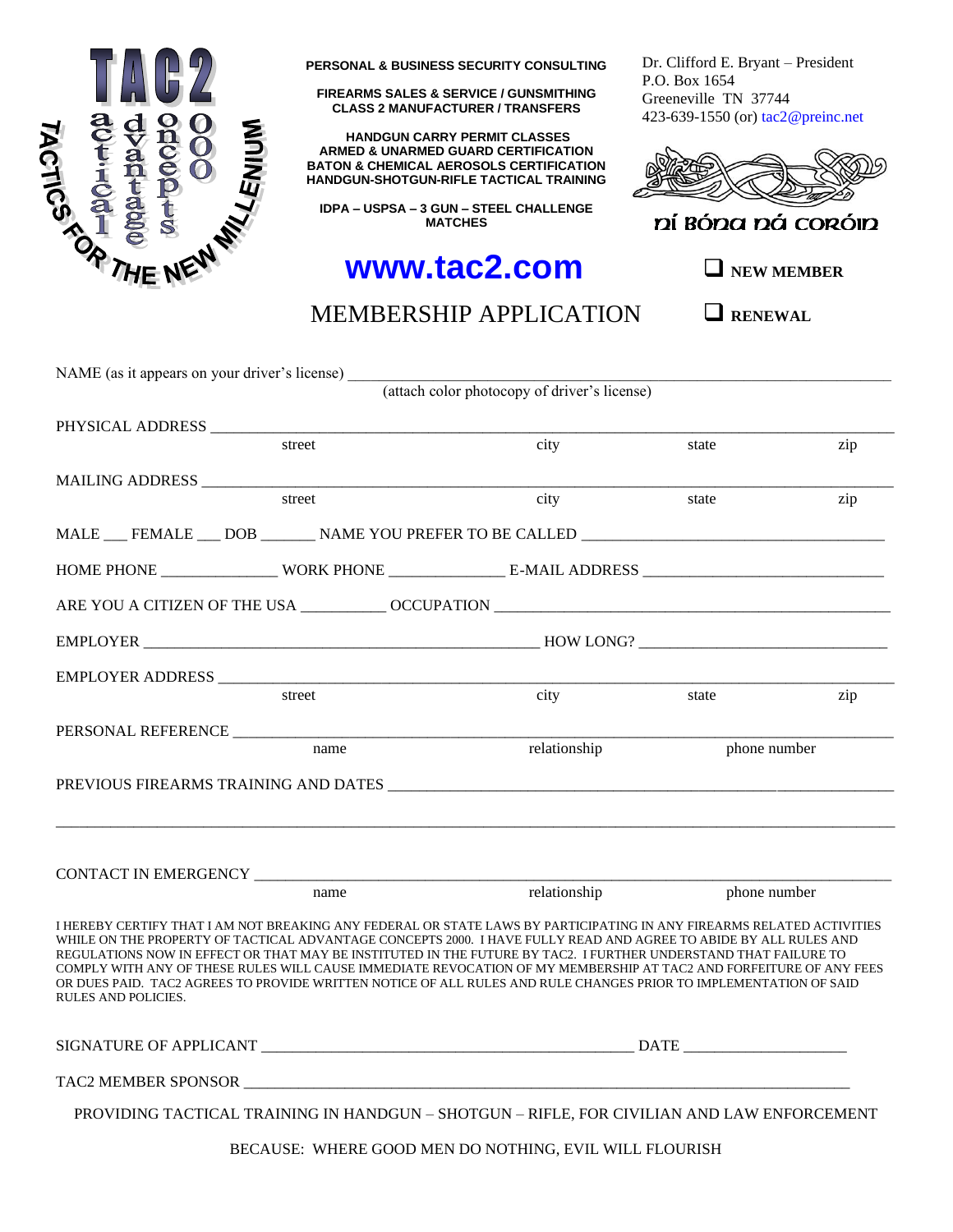

**PERSONAL & BUSINESS SECURITY CONSULTING**

**FIREARMS SALES & SERVICE / GUNSMITHING CLASS 2 MANUFACTURER / NFA TRANSFERS**

**HANDGUN CARRY PERMIT CLASSES ARMED & UNARMED GUARD CERTIFICATION BATON & CHEMICAL AEROSOLS CERTIFICATION HANDGUN-SHOTGUN-RIFLE TACTICAL TRAINING**

**IDPA – USPSA – 3 GUN MATCHES**

# **www.tac2.com**

Dr. Clifford E. Bryant – Director P.O. Box 1654 Greeneville TN 37744 423-639-1550 (or) tac2@preinc.net



ní Bóna ná coróin

# **ASSUMPTION OF RISK, RELEASE OF ALL CLAIMS, HOLD HARMLESS, AND COVENENT NOT TO SUE AGREEMENT**

(READ CAREFULLY BEFORE SIGNING)

refused that opportunity if the member refuses to carefully read and then execute this agreement.

I, thereinafter referred to as "member"), by my execution of this document,

agree, acknowledge, admit, and represent that I have carefully read and fully understand the terms of this agreement. Member (the persons whose signature appears at the beginning and at the end of this agreement) desires upon paying the required fees and deposits, to enroll and participate and in shooting activities at TAC2 –TACTICAL ADVANTAGE CONCEPTS 2000. Even upon tender of fees and deposits; however, member will be

MEMBER BY HIS OR HER EXECUTION OF THIS DOCUMENT, ACKNOWLEDGES, ADMITS AND REPRESENTS:

- 1. that there is valid and sufficient consideration to the member to secure member's performance of this agreement; and
- 2. that this agreement itself is the "offer" to member: and
- 3. that member's signature on this agreement is absolute and conclusive evidence of the "acceptance" of the offer: and
- 4. that member is legally competent, capable and qualified to execute this agreement (including but not limited to being of sound mind, at least 18 years of age, is not limited by any court order, and is not impaired by any mind altering substances): and
- 5. that this agreement is binding on member as well as member's heirs, executors, administrators and assigns: and
- 6. that member is mentally and physically capable, in all respects to safely complete the TAC2 instructional course, and IS NOT MENTALLY NOR PHYSICALLY HANDICAPPED IN ANY MANNER: and
- 7. that member is aware of the risks and hazards inherent to participate in activities involving manipulation, by the member and others of firearms and ammunition and hereby ELECTS, VOLUNTARILY, TO UNDERTAKE AND ASSUME ALL RISKS AND HAZARDS, KNOWING THAT SUCH RISKS ARE HAZARDOUS AND DANGEROUS: and
- 8. THAT MEMBER VOLUNTARILY AGREES TO ASSUME ALL RISKS, DAMAGES, OR INJURIES, INCLUDING DEATH, THAT MAY BE SUBSTAINED BY THE UNDERSIGNED WHILE PARTICIPATING AT "TAC2", OR WHILE BEING ON THE PREMISES: and
- 9. That member will exercise extreme caution and care at all times, with all weapons, ammunition and equipment while on, and traveling to and from, the premises; 10. And that while using firearms at TAC2, member agrees to strictly abide by the four (4) following rules. Acknowledging by member's signature hereon that failure to recognize said four (4) rules will likely result in injury or death to member or others for which the undersigned is responsible (**initial each statement, (A,B,C,D), if you understand**):
	- A. ALL FIREARMS ARE ALWAYS ASSUMED TO BE LOADED.
	- B. NEVER POINT THE MUZZLE OF A FIREARM AT ANYTHING YOU ARE NOT WILLING TO DESTROY.
	- C. NEVER PUT YOUR FINGER ON THE TRIGGER OF ANY FIREARM UNTIL THE FIREARM'S SIGHTS ARE ON THE TARGET.
	-
- D. ALWAYS BE SURE OF YOUR TARGET AND WHAT IS BEHIND IT AND WHAT IS INLINE WITH IT BEFORE FIRING. That all of the firearms and/or ammunition and any other weapons or equipment, if any, furnished by the member and which member intends to use at TAC2, are safely operable, in excellent condition, and free of all defects: and
- 12. That member is completely familiar with, and capable of, safe handling, loading and firing of firearms including those firearms to be used by member in anyTAC2 course of instruction, except in a BASIC FIREARMS SAFETY/HANDLING course, in which said training will be taught: and
- 13. THAT OTHER PERSONS WILL ALSO BE LOADING, MANIPULATING AND FIRING FIREARMS AND USING OTHER WEAPONS IN CLOSE PROXIMITY TO MEMBER DURING TAC2 INSTRUCTIONAL COURSES, WHICH INCLUDES SIMULATED COMBAT SITUATIONS AND WHICH MEMBER UNDERSTANDS IS INHERENTLY DANGEROUS AND HAZARDOUS, BUT MEMBER VOLUNTARILY ASSUMES ALL THOSE RISKS: and
- 14. That member is voluntarily participating in the TAC2 instructional course, and is not under any compulsion to participate is said course, and that similar type of training is available elsewhere, and is not an "essential service".
- 15. THE MEMBER HAS READ THE FOREGOING, UNDERSTANDS IT, AND SIGNS VOLUNTARILY NOT ACTING UNDER ANY FRAUD, DURESS, OR **COERCION**
- 16. FURTHER, IT IS THE MEMBER'S EXPRESSED INTENTION THAT THE INDEMNIFICATION PROVIDED IN THIS AGREEMENT SHALL INDEMNIFY AND HOLD HARMLESS "TAC2" AND/OR THEIR OFFICERS, DIRECTORS, AGENTS, EMPLOYEES, OR INSTRUCTORS FOR THE CONSEQUENCES OF THEIR OWN NEGLIGENCE, GROSS NEGLIGENCE, INTENTIONAL TORT, BREACH OF WARRANTY, STRICT LIABILITY IN TORT, PRODUCT DEFECT, OR OTHER TORT LIABILITY, AND FOR VIOLATION OF ANY STATUTE, ORDINANCE, REGULATION, OR RULE, AND REGARDLESS OF WHETHER SUCH CONDUCT WAS OR IS THE SOLE, CONCURRENT, OR OTHER CAUSE OF THE ALLEGED OCCURANCE, EVENT, INJURY, OR DAMAGE: and
- 17. The member asserts that he/she has never been convicted of a crime in any jurisdiction, whether federal, state, local, or foreign, which would preclude him/her from participating in firearms activities.
- 18. The member further agrees and accepts that his/her participation in the course may be terminated at any time during the course of instruction by any director, agent, instructor, or employee of TAC2 or by the owner of any private property or authorized agent of any public property where course is being held and for any reason deemed appropriate by any director, agent, instructor, or employee, of TAC2 or by the owner or authorized agent of said premises or properties.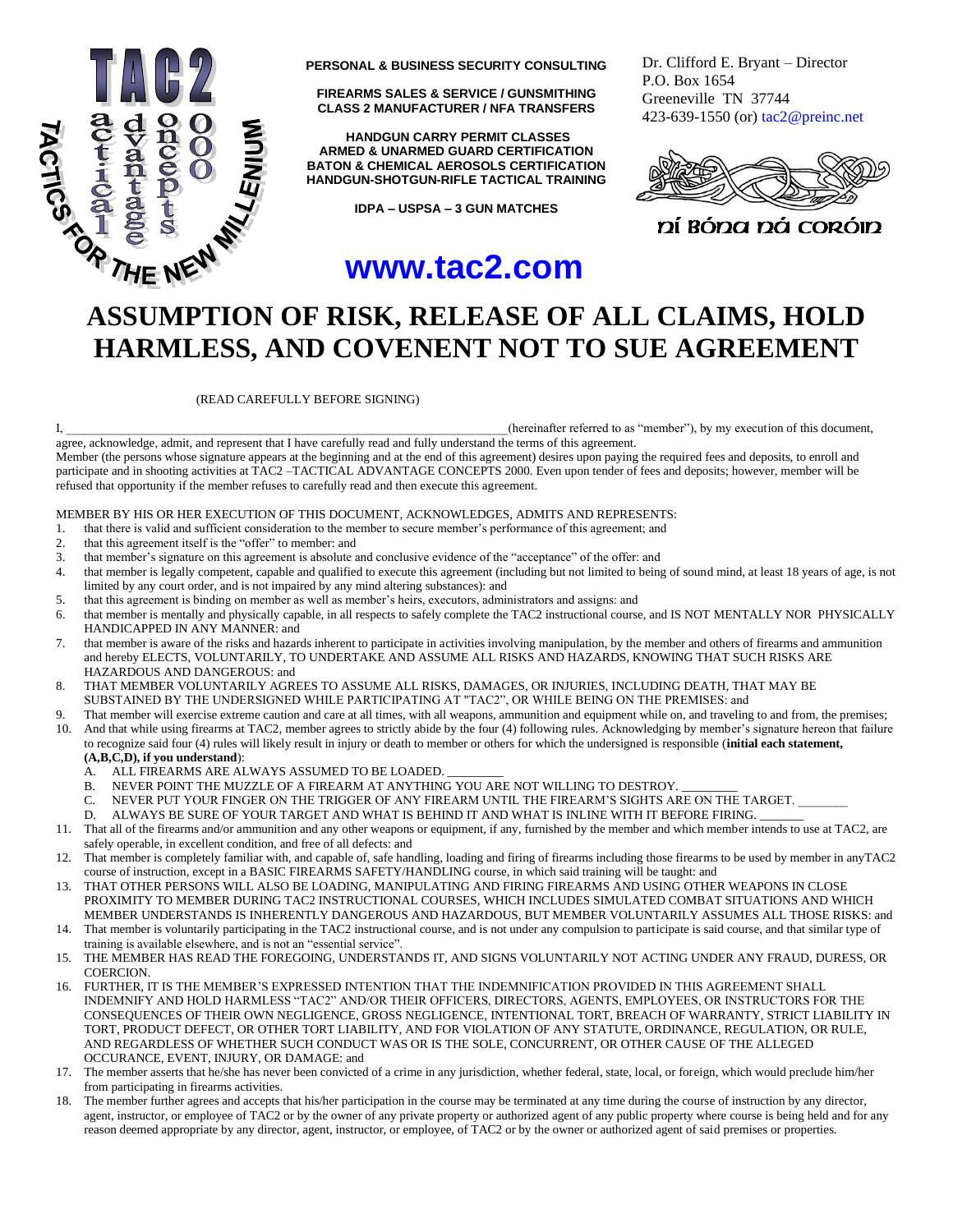#### THEREFORE:

- A. MEMBER HEREBY FULLY AND FINALLY RELEASES AND DISCHARGES TAC2 AND ALL RESPECTIVE OFFICERS, DIRECTORS, SHAREHOLDERS, AGENTS, SERVANTS, AND EMPLOYEES FROM ANY DAMAGES ARISING OUT OF THE ACTIVITIES DESCRIBED HEREOF AND ANY AND ALL ACTIONS, CLAIMS, EXPENSES AND DAMAGES, OF WHATEVER KIND, WHICH MAY RESULT FROM MEMBER'S PARTIPICIPATION IN FIREARMS RELATED ACTIVITIES AT TAC2, OR WHILE MEMBER IS ON THE PREMISES. Among the items being released are all of the member's claims of negligence, strict liability, demands, rights or causes of action, present or future, Deceptive Trade Practices claims, comparative indemnity and damages, whether known or unknown, anticipated or unanticipated, which may occur to the member's person or the member's properties, if damages occur or result from or arise out of, or are incident to, member's participation in said courses or related to member being on the premises.
- B. FURTHER, MEMBER UNDERSTANDS THAT TAC2 HOLDS COURSES OF INSTRUCTION ON VARIOUS PRIVATE AND PUBLIC PROPERTIES WHICH HAVE BEEN DEEMED SUITABLE FOR FIREARMS INSTRUCTION BY THE OWNERS OF PRIVATE PROPERTIES OR AUTHORIZED AGENTS OF ANY PUBLIC PROPERTIES AND MEMBER HEREBY RELINQUISHES ANY AND ALL CLAIMS AGAINST THESE PARTIES, BY PARTICIPATION IN ANY RESPECTIVE COURSE. MEMBER CONCURS THAT SAID PROPERTY IS SUITABLE FOR PURPOSE OF INSTRUCTIONAL COURSE AND AGREES TO HOLD PROPERTY OWNER HARMLESS FOR ANY INJURIES SUSTAINED WHILE PARTICIPATING IN SAID COURSE.
- C. FINALLY, TO DEMONSTRATE THAT MEMBER FULLY UNDERSTANDS THE NATURE OF THIS DOCUMENT THE MEMBER WILL EXECUTE IN HIS OWN HANDWRITING, THE FOLLOWING STATEMENT:

|                                                                                                                                                                                                                                | , RELEASE, HOLD HARMLESS AND COVENENT NOT TO SUE TAC2. |
|--------------------------------------------------------------------------------------------------------------------------------------------------------------------------------------------------------------------------------|--------------------------------------------------------|
| THIS INSTRUMENT SHALL REMAIN IN FULL FORCE AND EFFECT INDEFINITELY.                                                                                                                                                            |                                                        |
|                                                                                                                                                                                                                                |                                                        |
| WITNESS FOR THE RESIDENCE OF A STRIKE STATE OF A STRIKE STATE OF A STRIKE STATE OF A STRIKE STATE OF A STRIKE OF A STRIKE OF A STRIKE OF A STRIKE OF A STRIKE OF A STRIKE OF A STRIKE OF A STRIKE OF A STRIKE OF A STRIKE OF A | $\text{DATE}$                                          |
| PARENT OR GUARDIAN (if member is under the age of 21)                                                                                                                                                                          |                                                        |

PROVIDING TACTICAL TRAINING IN HANDGUN – SHOTGUN – RIFLE, FOR CIVILIAN AND LAW ENFORCEMENT

BECAUSE: WHERE GOOD MEN DO NOTHING, EVIL WILL FLOURISH